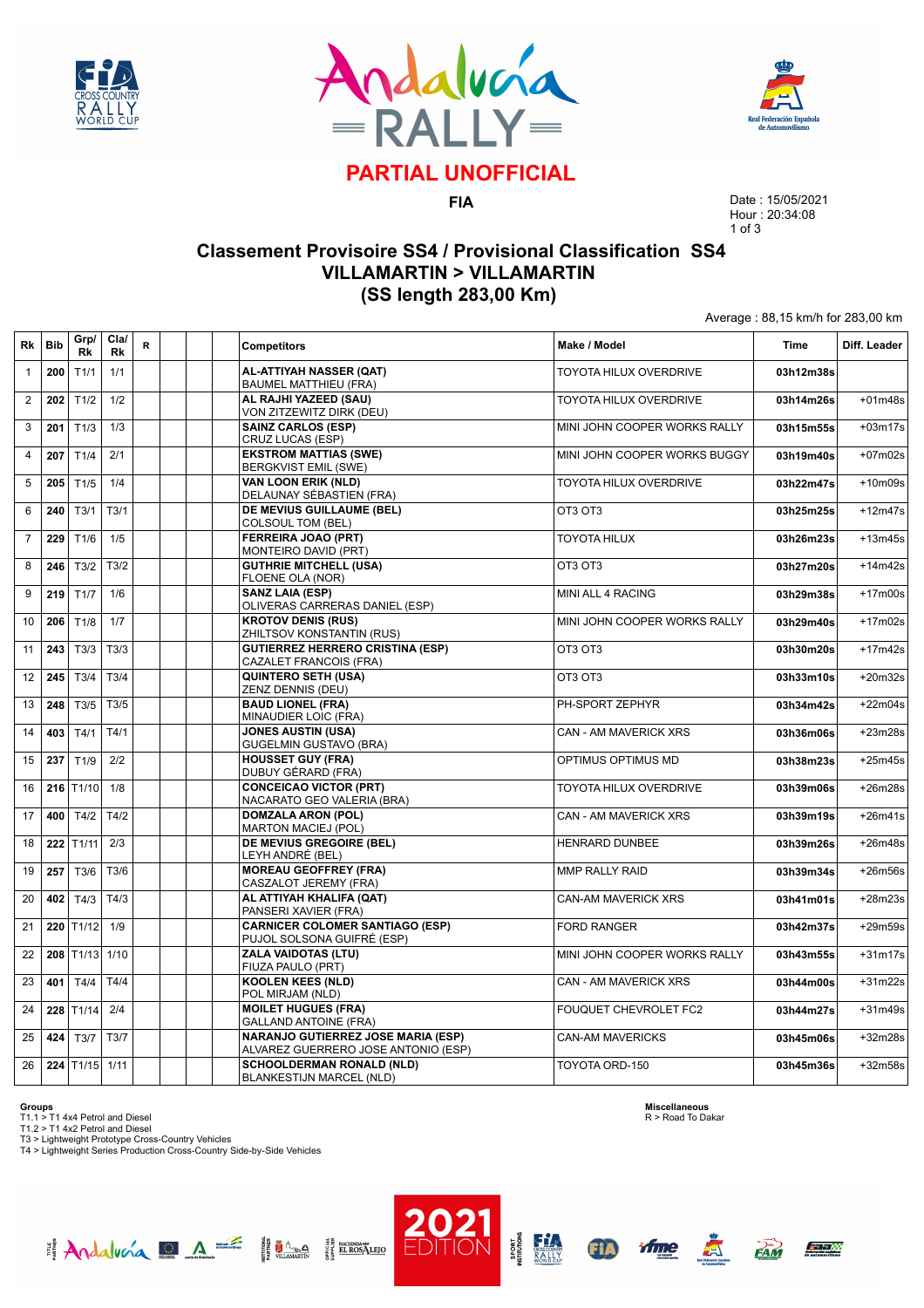





# **PARTIAL UNOFFICIAL**

**FIA**

Date : 15/05/2021 Hour : 20:34:08 2 of 3

Average : 88,15 km/h for 283,00 km

### **Classement Provisoire SS4 / Provisional Classification SS4 VILLAMARTIN > VILLAMARTIN (SS length 283,00 Km)**

| Rk | <b>Bib</b> | Grp/<br>Rk               | Cla/<br>Rk          | R              | <b>Competitors</b>                                                       | Make / Model                     | Time      | Diff. Leader |
|----|------------|--------------------------|---------------------|----------------|--------------------------------------------------------------------------|----------------------------------|-----------|--------------|
| 27 | 419        | T4/5                     | T4/5                | $\mathbf{1}$   | BÉZIAT JEAN-PHILIPPE (FRA)<br>ALBIRA VINCENT (FRA)                       | CAN-AM MAVERICK XRS              | 03h45m56s | $+33m18s$    |
| 28 | 225        | T1/16                    | 1/12                |                | <b>VAN DEN BRINK RIK (NLD)</b><br>HEIMANS HENDRIK GERARDUS (NLD)         | TOYOTA ORD-150                   | 03h46m08s | $+33m30s$    |
| 29 | 408        | T4/6                     | T4/6                |                | <b>LOPEZ NAZARENO (ARG)</b><br>TORLASCHI RICARDO ADRIAN (ARG)            | POLARIS RZR PRO XP               | 03h47m01s | $+34m23s$    |
| 30 | 404        | T4/7                     | T4/7                |                | <b>GARCES HERNAN (CHL)</b><br>LATRACH VINAGRE JUAN PABLO (CHL)           | CAN - AM MAVERICK XRS            | 03h47m20s | $+34m42s$    |
| 31 | 414        | T4/8                     | T4/8                |                | <b>VAYSSADE FLORENT (FRA)</b><br><b>REY NICOLAS (FRA)</b>                | CAN - AM                         | 03h50m28s | $+37m50s$    |
| 32 | 250        | T3/8                     | T3/8                |                | PISSON JEAN-LUC (FRA)<br>GILSOUL NICOLAS (BEL)                           | PH-SPORT ZEPHYR                  | 03h50m42s | $+38m04s$    |
| 33 | 409        | T4/9                     | T4/9                | $\overline{2}$ | <b>ZILLE DAVID (ARG)</b><br>JACOMY BRUNO (ARG)                           | <b>CAN - AM MAVERICK XRS</b>     | 03h50m57s | +38m19s      |
| 34 | 223        | T1/17                    | 1/13                |                | <b>BARBRY STEPHANE (FRA)</b><br><b>GARCIN JEAN-PIERRE (FRA)</b>          | <b>BARBRY FACTORY NEMESIS RS</b> | 03h51m54s | $+39m16s$    |
| 35 | 262        | T3/9                     | T3/9                |                | <b>ESLAVA SANCHEZ EDUARDO (ESP)</b><br>DIAZ FERNANDEZ LAURA (ESP)        | <b>HERRATOR INZANE X3</b>        | 03h52m00s | $+39m22s$    |
| 36 |            | 423 T3/10 T3/10          |                     |                | RUBIO FERNANDEZ ALFREDO (ESP)<br>BENEDICTO SAN ANTONI LUIS ALBERTO (ESP) | <b>CAN-AM MAVERICKS</b>          | 03h52m48s | $+40m10s$    |
| 37 |            | $214$ T <sub>1</sub> /18 | 2/5                 |                | PLAZA PEREZ MANUEL (ESP)<br>PLAZA VAZQUEZ MONICA (ESP)                   | <b>BUGGY DAZON</b>               | 03h52m54s | $+40m16s$    |
| 38 |            | 406   T3/11   T3/11      |                     |                | <b>ALVAREZ FERNANDO (ESP)</b><br>GIMENO GARCÍA ANTONIO (ESP)             | <b>CAN - AM MAVERICK XRS</b>     | 03h54m01s | $+41m23s$    |
| 39 |            |                          | 418   T4/10   T4/10 | 3              | <b>LATTARD BENJAMIN (FRA)</b><br><b>JIMBERT PATRICK (FRA)</b>            | CAN-AM MAVERICK X3               | 03h54m08s | $+41m30s$    |
| 40 |            | $212$ T <sub>1/19</sub>  | 2/6                 |                | <b>PISANO MICHAEL (FRA)</b><br>DELFINO MAX (FRA)                         | <b>OPTIMUS MD</b>                | 03h56m09s | $+43m31s$    |
| 41 |            | 412 T4/11 T4/11          |                     | $\overline{4}$ | <b>LOCMANE ROMAIN (FRA)</b><br>FOURMAUX MAXIME (FRA)                     | <b>CAN-AM MAVERICK XRS</b>       | 03h56m59s | $+44m21s$    |
| 42 | 241        |                          | T3/12 T3/12         |                | PENA CAMPO JOSE LUIS (ESP)<br>TORNABELL CORDOBA RAFAEL (ESP)             | POLARIS RZR PRO XP               | 04h00m54s | $+48m16s$    |
| 43 | 420        |                          | T4/12 T4/12         | 5              | PLA JEAN-CLAUDE (FRA)<br>PLA JEROME (FRA)                                | POLARIS RZR PRO XP               | 04h02m58s | $+50m20s$    |
| 44 | 251        | T3/13 T3/13              |                     |                | <b>DE SEYNES ERIC (FRA)</b><br>LIPAROTI CAMELIA (ITA)                    | YAMAHA YXZ1000R                  | 04h04m18s | $+51m40s$    |
| 45 | 260        |                          | T3/14 T3/14         |                | <b>VERDET LUCAS (FRA)</b><br>DELFINO DELPHINE (FRA)                      | CAN - AM T3RR                    | 04h05m35s | $+52m57s$    |
| 46 | 422        |                          | T4/13 T4/13         | 6              | THEWESSEN ANDRE (NLD)<br><b>BASTINGS STIJN (NLD)</b>                     | CAN-AM MAVERICK XRS              | 04h06m00s | $+53m22s$    |
| 47 |            | 233 T1/20 1/14           |                     |                | <b>VANSTEENBERGEN HENRI (NLD)</b><br><b>WILLEMSE EYCK (NLD)</b>          | RALLY RAID UK ORYX DW            | 04h07m55s | $+55m17s$    |
| 48 |            | $215$ T <sub>1</sub> /21 | 2/7                 |                | <b>HOUSIEAUX DOMINIQUE (FRA)</b><br>LEFEBVRE FREDERIC (FRA)              | <b>OPTIMUS OPTIMUS</b>           | 04h08m25s | $+55m47s$    |
| 49 |            |                          | 253 T3/15 T3/15     |                | <b>BESSON JEAN - PASCAL (FRA)</b><br>ROISSAC PATRICE (FRA)               | CAN-AM T3RR                      | 04h08m54s | $+56m16s$    |
| 50 | 231        | T1/22                    | 1/15                |                | <b>STEFAN CARMANS (BEL)</b><br>ANTONIUS VAN TIEL (NLD)                   | NISSAN VK 56                     | 04h10m26s | $+57m48s$    |
| 51 |            | 218 $T1/23$              | 1/16                |                | <b>FERREIRA PAULO (PRT)</b><br>MONTEIRO JORGE (PRT)                      | <b>TOYOTA HILUX</b>              | 04h14m53s | +01h02m15s   |
| 52 |            |                          | 413 T4/14 T4/14     | $\overline{7}$ | <b>DEL RIO LUCAS (CHL)</b><br>SCOLA MARCELLO (CHL)                       | CAN - AM MAVRICK XRS             | 04h15m22s | +01h02m44s   |

**Groups**<br>T1.1 > T1 4x4 Petrol and Diesel<br>T1.2 > T1 4x2 Petrol and Diesel<br>T3 > Lightweight Prototype Cross-Country Vehicles<br>T4 > Lightweight Series Production Cross-Country Side-by-Side Vehicles

Andalucía DA E Hima HEROSTERO

**Miscellaneous** R > Road To Dakar



**ED** 

**PORT** 

tfme





EAM